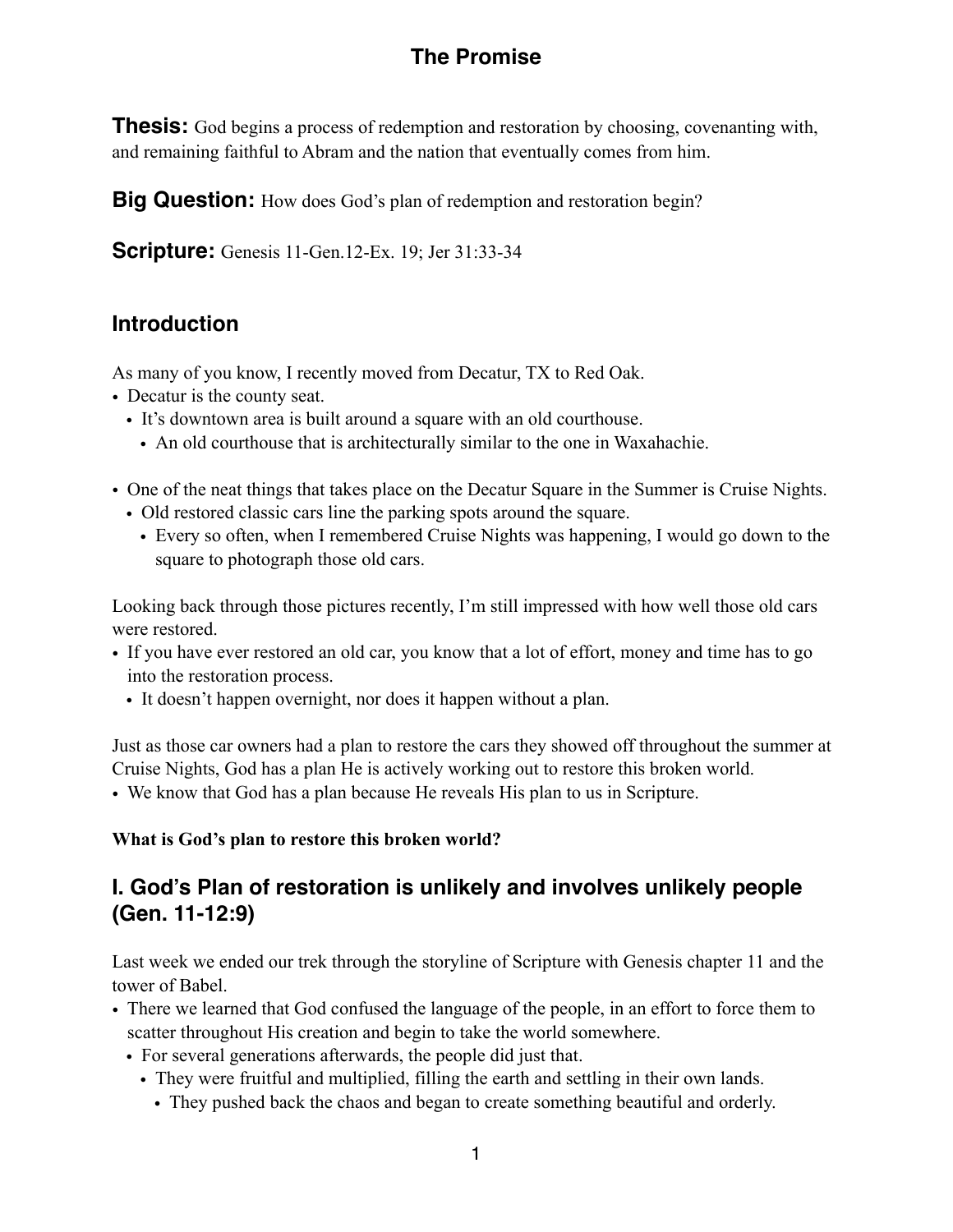- They began to function as kings exercising dominion over the world.
	- And as priests working it and keeping it.

**Transition:** Even though mankind eventually did what they were designed to do, they still attempted to operate as big "K" kings. As a result, the world remained broken and messed up. At this point in the story we are left to wonder:

A. HOW IS GOD GOING TO RESTORE THIS BROKEN WORLD?

- **• We know it's going to happen because He promised to set things right in Genesis 3:15 when He tells us that the woman's offspring will bruise the head of the serpent.** 
	- The **serpent** in the story is representative of Satan.
		- Which means God is eventually going to destroy Satan.
			- He is going to do it through the woman's offspring, who will receive a mortal wound **Himself**
	- Because He has a plan to restore this world, God continues to **forbear** against sinful man's rebellion.
		- But that is all we know so far.
	- We don't know the details of how restoration is going to occur, or who the serpent crusher is.
	- All we have encountered in the story so far is the rebelliousness of man, the promise of God, as well as His gracious forbearance.

But at the end of chapter 11 everything changes.

- Just after the Tower of Babel incident, where man seeks to make a name for themselves, we are introduced to a couple — Abram and Sarah, who live in the land of Haran.
	- They are nothing special.
		- In fact, they are an unlikely couple from which to build a nation because they are elderly and childless (Gen 11:30-32).

**Transition:** But that should clue us into the fact that God is going to use them because God has a habit of using unlikely people. At the beginning of chapter 12, we see God doing just that,

B. GOD SINGLES OUT AN UNLIKELY COUPLE.

Starting in verse 1 we read,

"*Now the Lord said to Abram, "Go from your country and your kindred and your father's house to the land that I will show you. And I will make of you a great nation, and I will bless you and make your name great, so that you will be a blessing. I will bless*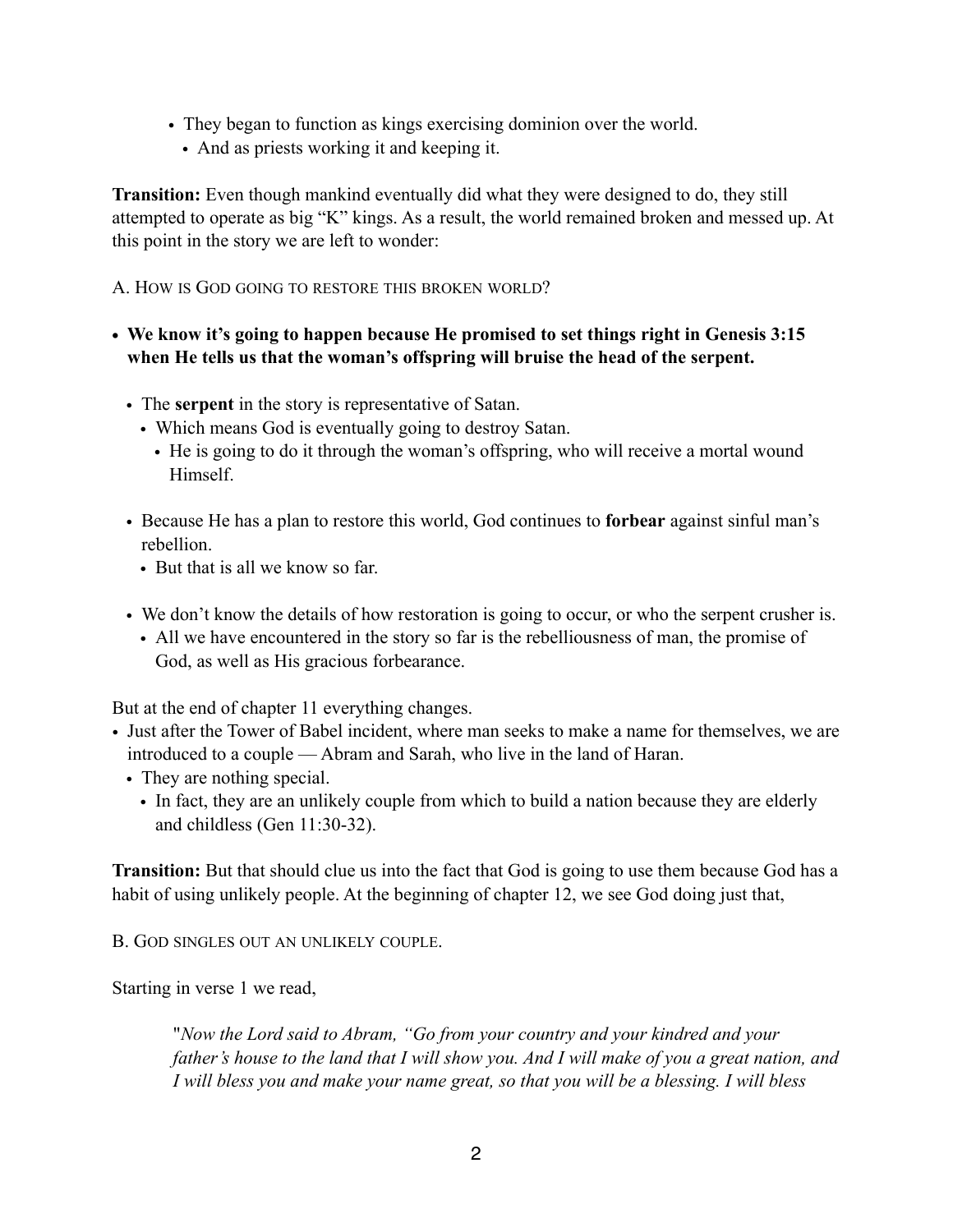*those who bless you, and him who dishonors you I will curse, and in you all the families of the earth shall be blessed*."" (Ge 12:1–3)

God not only singles out Abram but He asks him to do something difficult and out of the ordinary.

- He asks Abram to leave all that he has ever known and start walking to a land He will show him.
	- Imagine being in Abram's shoes!?!?

ILLUSTRATION: Many of you have lived in Red Oak your whole life.

- Some of you have lived on the same plot of land for most of, if not all of the time you have lived in Red Oak.
	- Imagine God coming and asking you to leave behind all that you have ever known. All your inheritance, all your family and friends, your career, everything.
		- He wants you to leave it all behind for an unknown land;
			- One you have never visited;
				- One God doesn't even tell you about?
					- There is no tour; there is no real estate agent to help you pick out the plot you will build your homestead on.
						- You can't take an exploration trip to see if you click with the people in the region.
							- You just have to pack everything up and start traveling until God tells you to stop.
								- Imagine God asking you to do that?
- That is what God asked Abram to do.

**Transition:** While that is a huge request:

### **God promises Abram a big reward.**

- He promises to make Abram into a great nation.
	- To make his name great
		- To provide protection.
			- and to make him a blessing to the whole earth.
			- A big request but a big reward.

**Transition:** That last promise — that Abram is going to be a blessing to the whole earth serves to advance the story because it tells us that:

C. GOD PLANS TO USE ABRAM AND HIS FAMILY TO RESTORE THIS BROKEN WORLD.

• We aren't told how, just that it's going to happen, and it's going to happen through Abram and his family.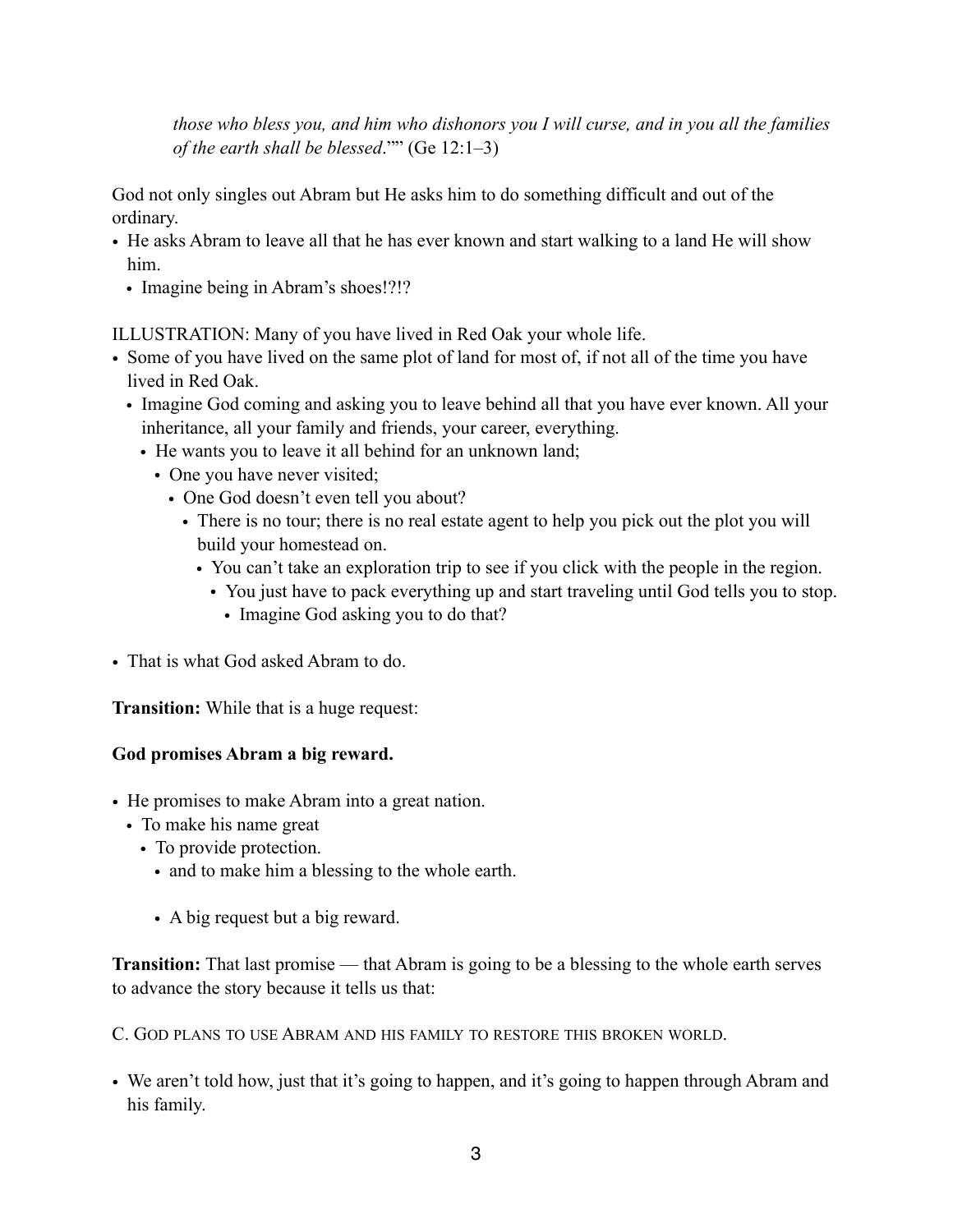**Transition:** While God's promise provides hope that the world will be restored,

D. GOD'S DECISION TO USE ABRAM RAISES A NUMBER OF QUESTIONS.

Abram and Sarai don't have any children.

- It's not like they are spring chickens.
	- Abram is 75 years old.
		- I don't know about you but I don't see too many 75 year olds having kids.
			- So how in the world is God going to bring about a nation from this couple?
				- How are they going to be a blessing to the whole earth?

This leaves us wondering: Has God made a mistake?

• Is He just setting Himself up for failure?

**Transition:** While that might be our first reaction, we have to remember that God chooses Abram for a reason.

E. GOD CHOOSES ABRAM TO SHOW US THAT HE WORKS IN UNLIKELY WAYS

- He works in unlikely ways for a reason.
	- God's not just out to redeem and restore the world, **He also wants us to see that He is the King and this is His Kingdom**.
		- He is in control.
			- He is the all-sovereign Creator and Sustainer of this universe.
	- As well as He wants us to realize **He is greater and wiser than we could ever be.** 
		- His plans are grander and more complex than we can ever imagine.
	- **• He really is capable of doing the impossible.**
	- He wants us to see all that **so that we would place our faith and trust in Him and Him alone.**

APPLICATION: I don't know about you but it's hard to place our faith and trust in God and God alone.

- It is our natural bent to want to be in control.
	- Adam and Eve set us down that path when they brought the effects of the Fall on the whole world.
		- As a result, we want to be king and rule this world like it is our own kingdom.
			- We want to determine what is right and wrong.
				- What is good and evil.
					- Where we are going to go and what we are going to do.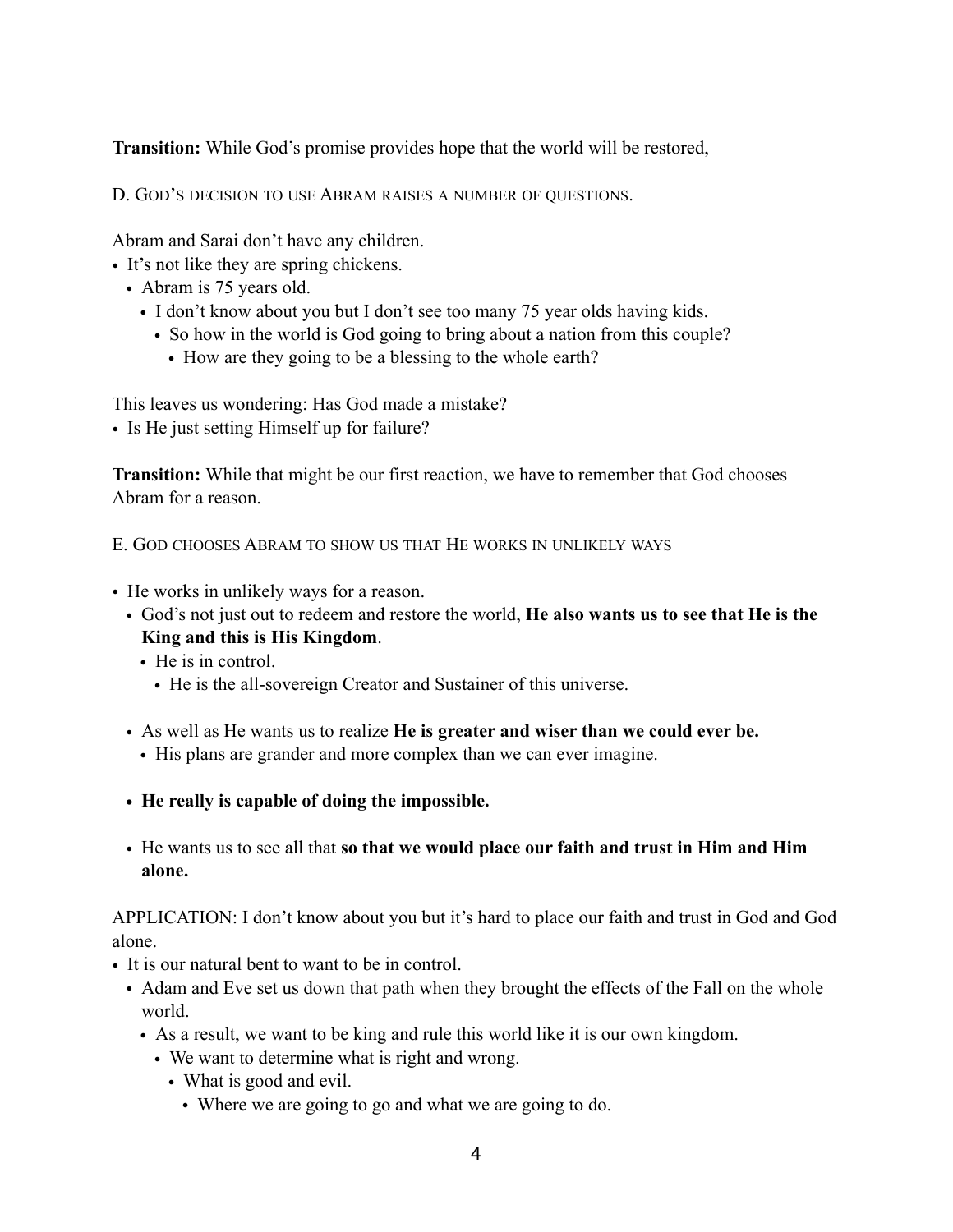- We don't want to depend on or submit ourselves to anyone else, let alone God.
	- We want to be in control.
		- We want to be the king.

### **We want to be in control because we think that is what will make our lives better.**

- But controlling our own destiny isn't the answer to a better life.
	- Listen to how one author puts its,

"There's a daily struggle in our hearts where we are convinced that if we could just control all the variables of our life, we can make everything come to pass in a way that would serve us the best. It's a lie. It's a lie that goes all the way back to Genesis…All the way back to the very beginning."

After highlighting the lie, he tells us that we must trust God. We must believe He is good and is for us. For, as the author goes on to say,

<span id="page-4-1"></span>"if God's not good and God's not real, when real life comes our way, we cannot possible get through it.["1](#page-4-0)

That's so true, without God, getting through this life is impossible.

- Honestly, when I think about those who aren't Christians, I don't know how they get through some of the most difficult things people deal with like loosing a loved one, their business, or their life savings.
	- When tragedy strikes, I don't know how people get through it without God.
	- But here is the thing, we don't just need God when tragedy strikes, we need Him everyday, all day.
		- We need Him leading and guiding us every step of the way.
			- The only way that is going to happen is if we give up control over our lives and place our trust in the Lord.

Admittedly that's a difficult thing to do, and God knows it's difficult for us to give up control and depend fully on Him, which is why I believe He often works in ways that confound us.

- God chose to use Abram and Sarai not because they were the best choice.
	- Instead He chose them to show us His power and wisdom, so that we would trust in Him instead of ourselves.

**Transition:** Having chose Abram, and Abram having agreed to God's demand, leaving his land behind to follow God to this mysterious, unknown land God has promised to give him, (Gen 12:4-9), God makes a covenant with Abram. God's covenant reveals that:

<span id="page-4-0"></span>[<sup>1</sup>](#page-4-1) [http://bible.realitysf.com/assets/uploads/dl/RSF\\_Week7.pdf](http://bible.realitysf.com/assets/uploads/dl/RSF_Week7.pdf) by Pastor Toby Kurth, *Promise and Purpose*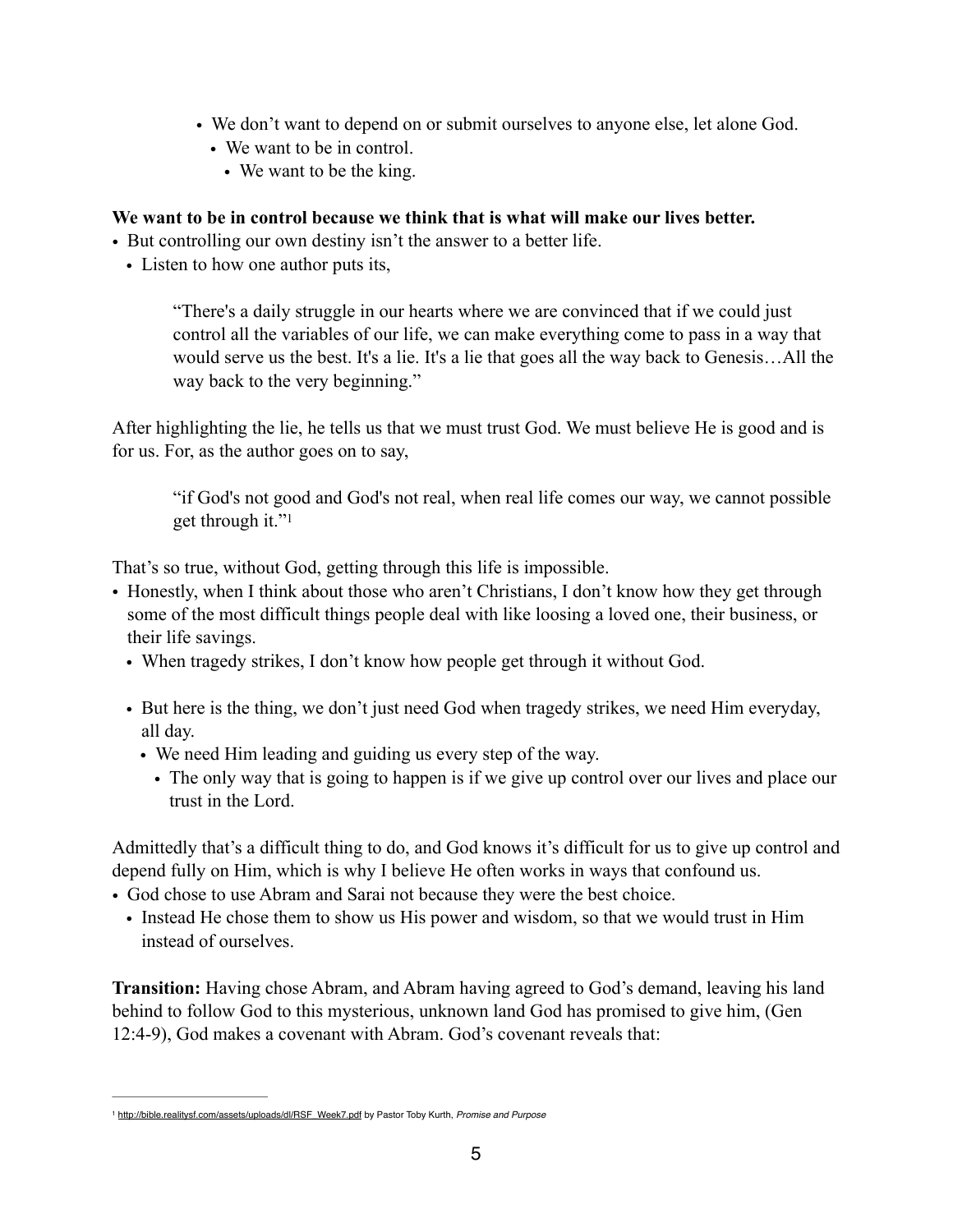## **II. God's plan of restoration is rooted in an unconditional promise with a conditional time fulfillment (Gen. 15:7-17)**

We will talk about what both of those mean in turn.

Let's focus first on

A. THE UNCONDITIONAL ASPECT OF THE COVENANT

In chapter 15, God comes to Abram and starting in verse 7 says,

"*I am the Lord who brought you out from Ur of the Chaldeans to give you this land to possess." But he said, "O Lord God, how am I to know that I shall possess it?" He said to him, "Bring me a heifer three years old, a female goat three years old, a ram three years old, a turtledove, and a young pigeon." And he brought him all these, cut them in half, and laid each half over against the other. But he did not cut the birds in half.*" (Ge 15:7–10)

What God asks Abram to do may appear gruesome, barbaric, or weird to us, but this is how they made covenants back then.

They cut animals in two and after they did, the two people who were entering into the covenant with one another, would walk through the middle of the animals.

• When they did that, what they were doing was saying to one another,

"If I don't uphold my end of the covenant, may what has been done to these animals be done to me"

Gruesome or not, this act was meant to drive home the seriousness of the covenant and sear in your mind what you had agreed to do.

• As well as it left no mystery as to what would happen if you broke the covenant.

**Transition:** But here is where things take a turn.

We are told in verse 12,

"*As the sun was going down, a deep sleep fell on Abram. And behold, dreadful and great darkness fell upon him*." (Ge 15:12)

After which, God spoke to Abram, reiterating His promise to give him the land, telling him what was going to happen to the family that was to come from him, and when they would inherit the land.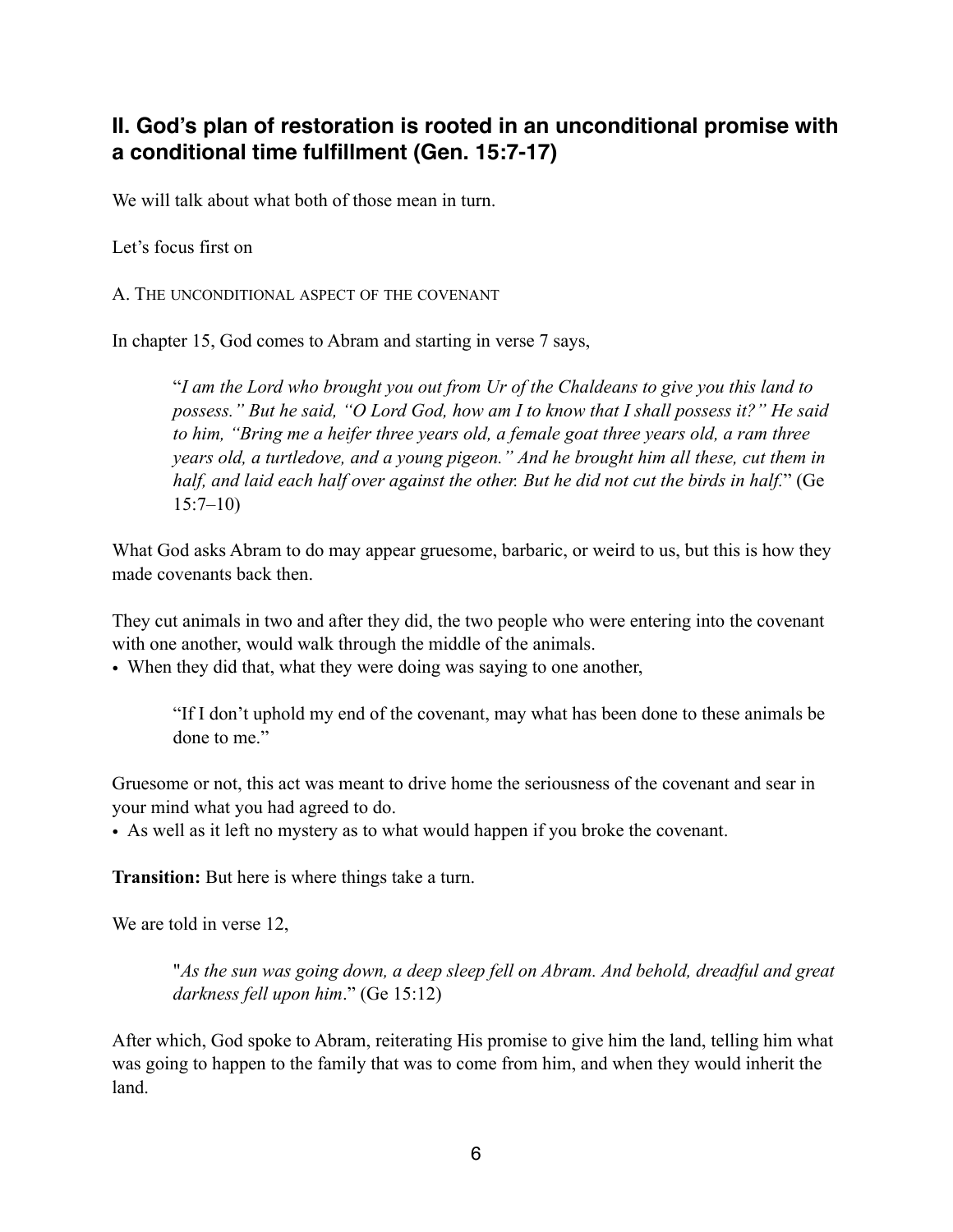• He even tells Abram how long he would live.

Then in verse 17 we are told,

"*When the sun had gone down and it was dark, behold, a smoking fire pot and a flaming torch passed between these pieces*." (Ge 15:17)

- The smoking fire pot and flaming torch represents God.
	- If you notice, He's the only One that passes through the pieces.
		- That's out of the ordinary.
			- Usually both parties would pass through the animals, not just one.
				- But God is the only One who goes through, which tells us that God's covenant with Abram was unconditional.
					- Meaning that God was going to uphold His end of the bargain no matter what.
						- It didn't matter what Abram did, God would be there. He would be for him, even when he wasn't for God.
							- That's an important promise because there is no way Abram could be 100% faithful to God.
								- He was going to mess up at some point.
							- It's inevitable because he's been affected by the Fall.
- But you know what, God makes the covenant with Him anyways.
	- He knew Abram would grieve Him.
		- He knew He and the nation that eventually came from Him would repeatedly sin against Him.
			- He knew they would pursue other gods, trusting, glorifying, and thanking those gods over Him, even though He was the real reason for their blessing and protection.
				- God knew all these things would happen, but He pursues a covenant with Abram and the nation that would come from Him anyways.
	- No matter what God was going to fulfill His promises to Abram the one He had chose and covenanted with to begin His restoration project.

**Transition:** While God promises to fulfill His covenant with Abram — and that promise is unconditional, God's covenant with Abram also has a conditional aspect to it. So let's look at:

B. THE CONDITIONAL ASPECT OF THE COVENANT.

- The covenant promise is not conditioned on Abram's obedience, and I want to be clear about that. **Rather the how and when of the covenant promise is conditional.** 
	- In other words, the timing of God's promise to Abram is conditioned on obedience.
		- The salvation that everyone longed for could only be brought about by the One who is completely obedient to God's demands.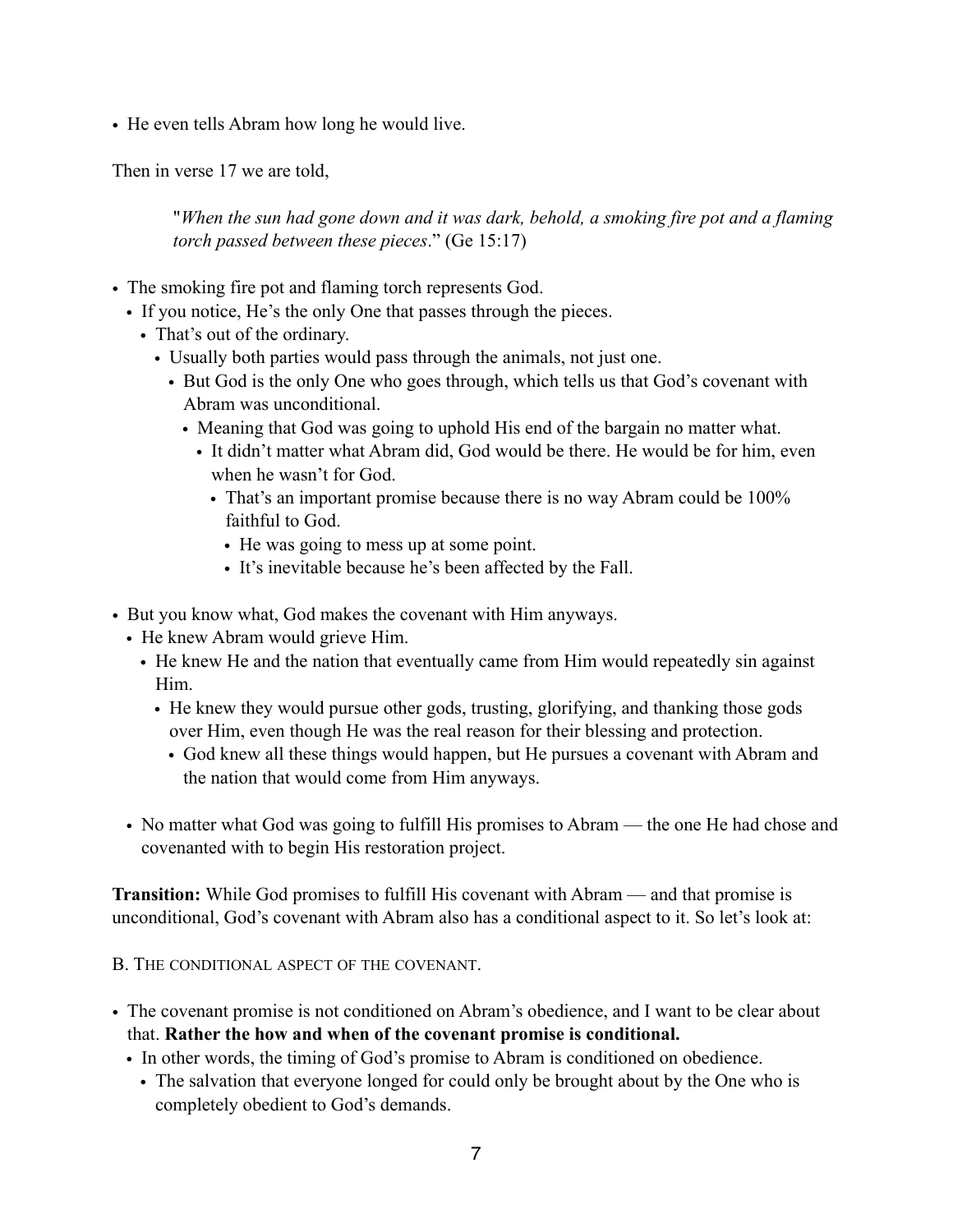- Until that One came, true redemption and salvation could not happen.
	- God required complete obedience from Adam, Noah, Abram, the nation of Israel, as well as David.
		- But, and I don't believe this is a spoiler, none of them were able to provide complete obedience.
			- Not Adam, not Noah, not Abram, not Israel, not David, or any of the kings who came after him.
				- So the search for the serpent crushing king, the seed of the woman who would be a blessing to the nations kept going.
					- **• It is that search, it is that condition complete and absolute obedience that drives the biblical narrative forward.**

With that, we can say that God's covenant with Abram is both conditional and unconditional.

- It is **unconditional** in the sense that God will bring about the promise He made to Abram.
	- But it is **conditional** in the sense that the promise will not be realized until One who can render complete obedience comes on the seen.

**Transition:** As you continue through the story of Scripture, you see that God remains faithful to His covenant, which tells us that:

## **III. God's plan of restoration is undeterred by our failures (Gen.12-Ex. 19; Jer 31:33-34)**

Not only does He remain faithful to Abram, but to his family and the nation that ultimately comes from him as well.

**•** Time and time again, God upholds His promise despite their disobedience.

And time and time again God will uphold His promise to us as well.

- When we mess up, when we sin, when we seek to be big "K" Kings living according to our own definition of what is good, God doesn't abandon us.
	- **•** He doesn't abandon us not only because of the covenant He made with Abram, but also the promise He makes to us through the New Covenant.

In Jeremiah 31 we read God's promise,

"*For this is the covenant that I will make with the house of Israel after those days, declares the Lord: I will put my law within them, and I will write it on their hearts. And I will be their God, and they shall be my people. And no longer shall each one teach his neighbor and each his brother, saying, 'Know the Lord,' for they shall all know me, from the least of them to the greatest, declares the Lord. For I will forgive their iniquity, and I will remember their sin no more.*"" (Je 31:33–34)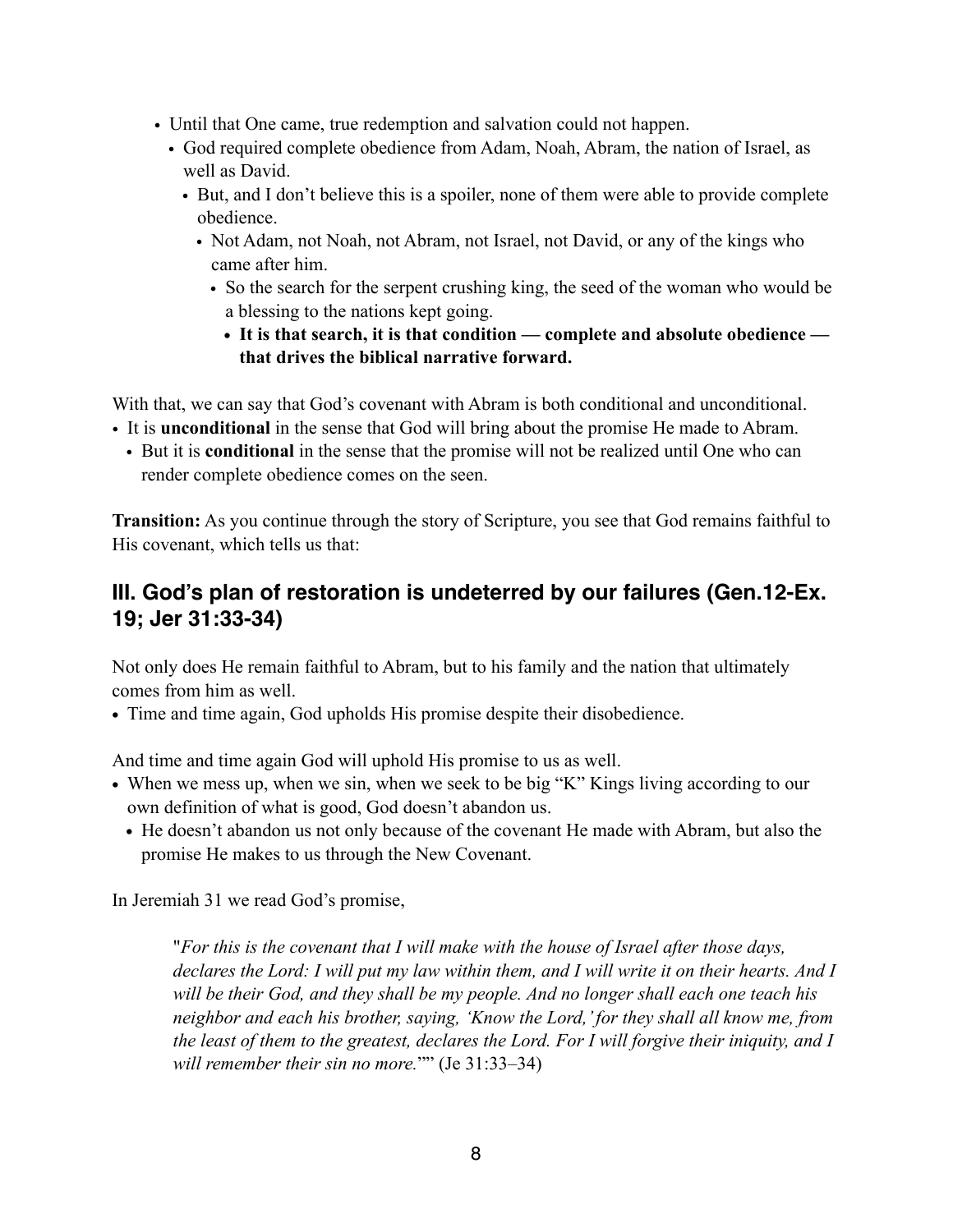Not only do we learn that God will make a New Covenant with us, but we learn that we will be His people.

**•** We will always remain His people because He will forgive our iniquity and He will remember our sins no more.

### **Why can God do that?**

I ask that because God is holy and just.

- **•** As a holy and just God, He must punish sin.
	- **•** We are a wicked people who deserve nothing but punishment.
		- No one is righteous, no not one.
			- **•** So what we deserve is for God to pour His wrath out on us.

**Transition:** If that is what we deserve,

### **How can God forgive us?**

He can forgive us because of the complete obedience and the sacrifice of the Seed.

- **•** If you remember back to the beginning of the sermon, I said that a seed was coming that would not only deliver a mortal blow to Satan but receive One Himself.
	- **•** The blow the Seed receives ends up being a sacrifice delivered on our behalf.
		- The offspring of the woman, who we will look at in more detail next week, comes and dies for us.
			- **•** When He does, He absorbs God's wrath and makes it possible for God to forgive us our sin and never hold it against us ever again.
- That tells us, then, that our relationship with God is not dependent on us, our performance, or how good we are.
	- It's not thwarted by our sin.
		- Because of God's covenant promises and faithfulness He will continue to patiently forbear with us, working out His plan of redemption and restoration, even as we rebel against Him, seeking His throne as big "K" kings in His Kingdom.
	- Our God is faithful despite our faults!

### **• Our God is gracious and merciful.**

- He is **merciful** in that He doesn't give us what we deserve, which again is punishment.
- Instead He give us what we don't deserve that is salvation, a restored relationship with Him, access to His everlasting Kingdom — that is His grace.
	- It is a gift He has given us at great cost to Him and no cost to us.
- You need to understand that we don't deserve this gift we don't deserve salvation at all.